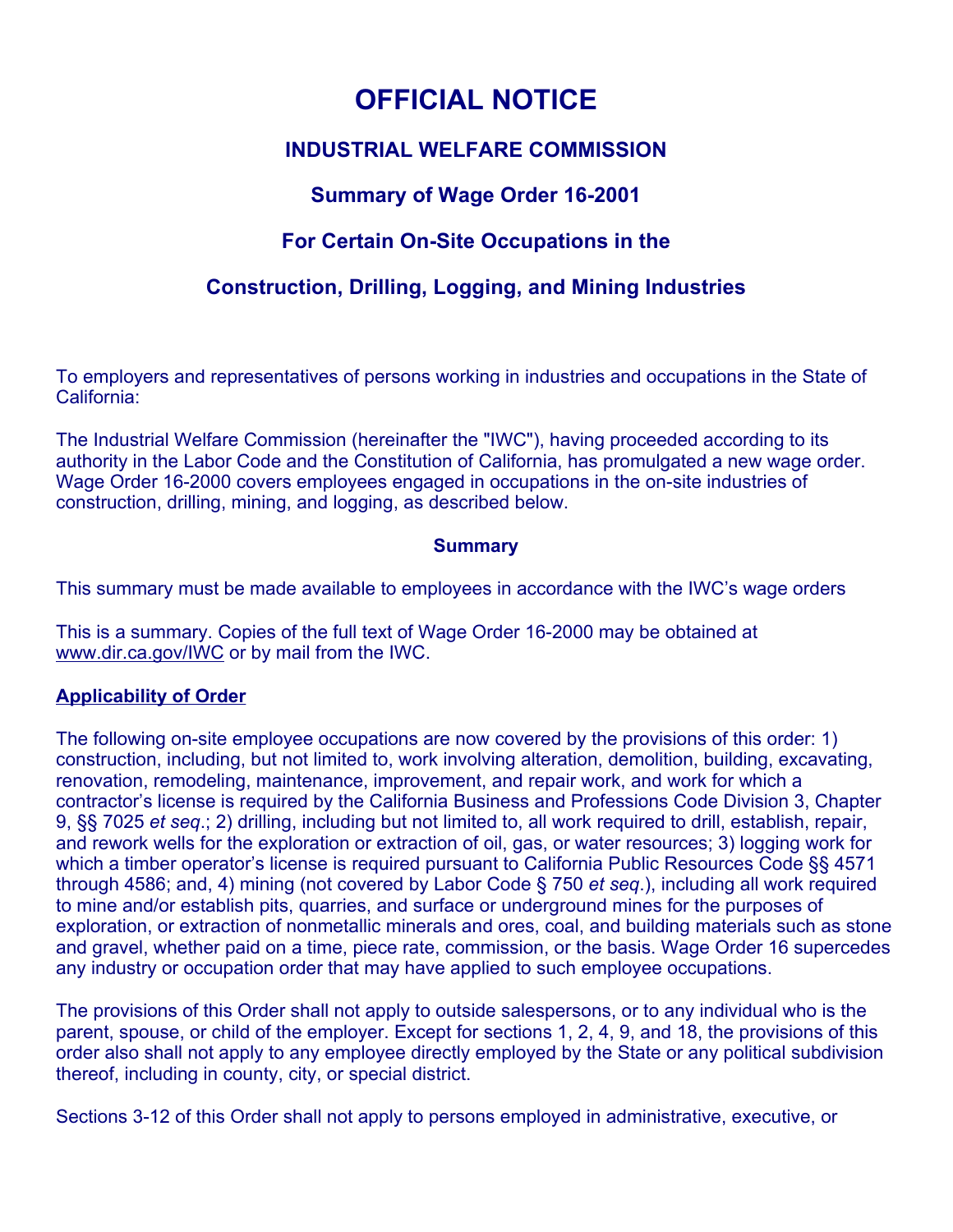professional capacities. Those sections also shall not apply to any individual participating in a national service program, such as AmeriCorps, carried out using assistance provided under Title 42, United States Code, Section 12571. (See Stats. 2000, ch. 365, amending Labor Code § 1171.)

### **Definitions**

Wage Orders 16 includes definitions for the on-site occupations covered. As the result of the enactment of the "Eight-Hour-Day Restoration and Workplace Flexibility Act," Stats. 1999, ch. 134 (commonly referred to as AB 60), the Order also includes definitions for the terms "alternative workweek schedule", "work unit" and "regularly scheduled workweek". Additional definitions are the same as those found in the IWC's other wage orders.

### **Hours and Days of Work**

Generally, the number of hours worked in a day by covered employees without overtime compensation is 8 hours. (See Alternative Workweeks, below.) The number of hours worked in a week by covered employees without overtime compensation is 40 hours. The number of days worked consecutively by covered employees in any workweek without overtime compensation is 6 days.

### **Daily Overtime Pay**

Overtime is paid at the rate of 1½ times the regular rate of pay for every hour worked after the completion of 8 hours worked at the regular rate of pay in 1 workday. Overtime is paid at the rate of double the regular rate of pay for every hour worked after the completion of 12 hours worked in 1 workday. Nothing requires an employer to combine more than one rate of overtime compensation in order to calculate the amount to be paid to an employee for any hour of overtime work.

### **Weekly Overtime Pay**

Overtime is paid at the rate of 1½ times the regular rate of pay for every hour worked after the completion of 40 hours worked at the regular rate of pay in 1 workweek.

### **Seventh Consecutive Workday Overtime Pay**

Overtime is paid at the rate of 1½ time the regular rate of pay for the first 8 hours worked on the seventh consecutive workday in any workweek, without regard to the total number of hours worked in the previous 6 days. Overtime is paid at the rate of double the regular rate of pay for every hour worked after the completion of 8 hours worked on the seventh consecutive workday in any workweek.

### **Alternative Workweeks**

An alternative workweek schedule means any regularly scheduled workweek requiring an employee to work more than 8 hours in a 24-hour period, but no more than 40 hours in a workweek. Except in the case of public works construction contracts (See Labor Code §§ 1810-1815), a regularly scheduled alternative workweek schedule of not more than 10 hours at the regular rate of pay per day within a 40-hour workweek is permitted. Regarding such a schedule, overtime is paid at the rate of 1½ times the regular rate of pay for all hours worked after the regularly scheduled hours in a day have been completed, through the twelfth hour of work. Overtime is paid at the rate of double the regular rate of pay for every hour worked after the completion of 12 hours worked in 1 workday. Weekly and seventh consecutive day overtime pay provisions apply accordingly. No employee shall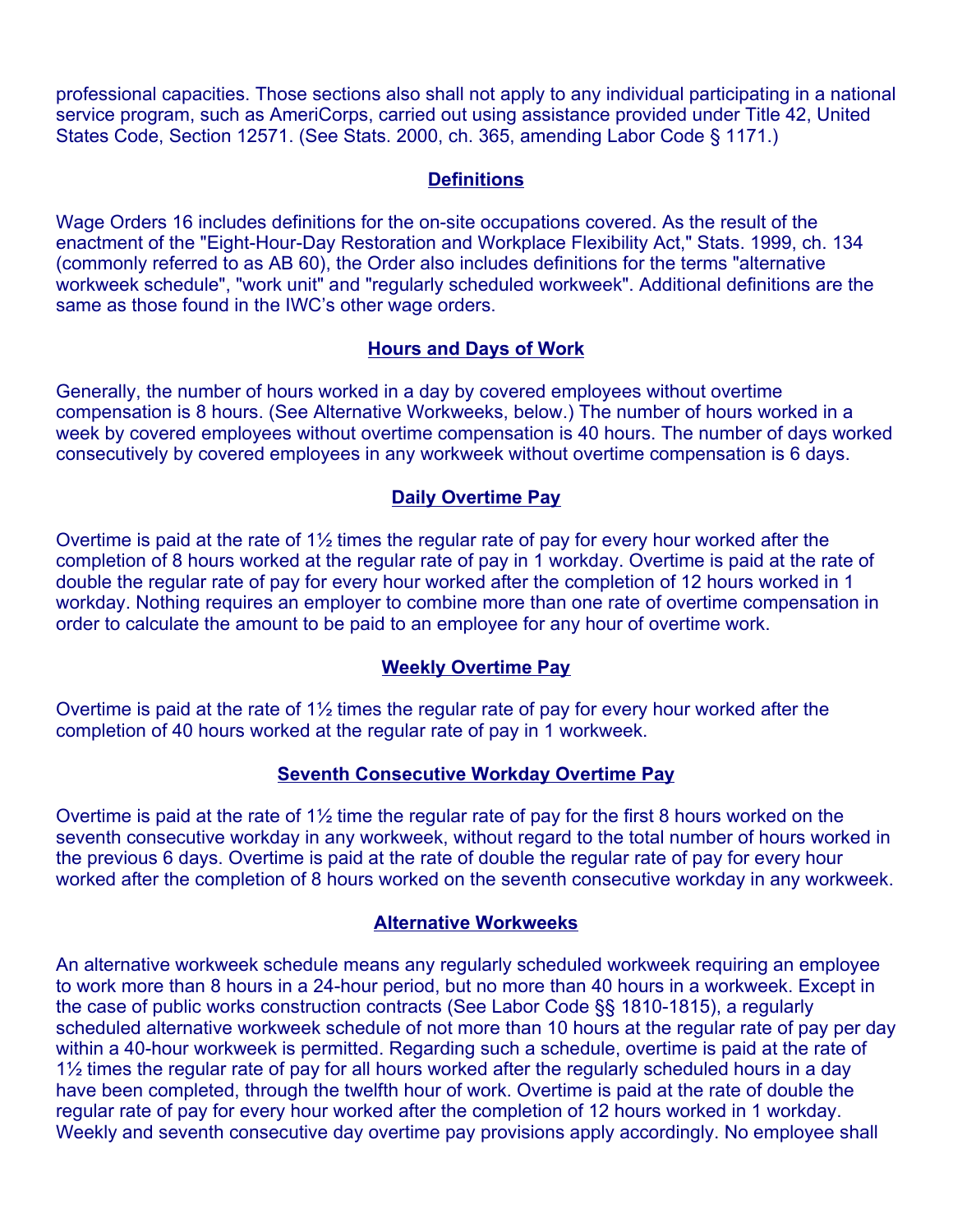be terminated, disciplined, or otherwise discriminated against for refusing to work more than 72 hours in any workweek except in the case of an "emergency" as defined in this order.

### **Alternative Workweeks - Off Shore Drilling Occupations**

Employees in off shore oil and gas production, drilling, and servicing occupations, as well as employees in on shore oil and gas separation facility occupations directly servicing off shore production, may adopt a regularly scheduled alternative workweek schedule proposed by an employer of not more than 12 hours at the regular rate of pay per day within a 40-hour workweek Overtime is paid at the rate of double the regular rate of pay for every hour worked in excess of the daily hours established by the alternative workweek schedule. Weekly and seventh consecutive day overtime pay provisions apply accordingly.

### **Election Procedures**

In order to be valid, an alternative workweek schedule must be proposed by the employer and ratified in a secret ballot election by a 2/3 vote of the affected employees in the work unit. Proposals for alternative workweek schedules must designate a regularly scheduled alternative workweek in which the specified number of work days and work hours are regularly recurring. The actual days worked within that alternative workweek schedule need not be specified. The employer may propose a single work schedule or a menu of work schedule options. A work unit may consist of an individual employee as long as the criteria for an identifiable work unit is satisfied.

Election procedures include a 14-day notice and disclosure requirements. Prior to the secret ballot vote, the employer must make a disclosure in writing to the affected employees, including the effects of the proposed arrangement on the employees' wages, hours, and benefits, as well as notification of at least one meeting that must be held at least fourteen 14-days prior to voting, for the specific purpose of discussing the effects of the alternative workweek schedule. The disclosure shall be made in a non-English language, as well as in English, if at least 5 percent of the affected employees primarily speak that non-English language, and shall be mailed to employees who do not attend the meeting. Employers are prohibited from intimidating or coercing employees to vote either in support or against a proposed alternative workweek, and employees cannot be discharged or discriminated against for expressing opinions concerning the alternative workweek election or for opposing or supporting its adoption or repeal. However, nothing prohibits an employer from expressing his or her position concerning that alternative workweek to the affected employees. Any violation is subject to Labor Code § 98 *et seq.* 

An election to establish or repeal an alternative workweek schedule must be held during regular working hours at the work site. The employer bears the costs of conducting the election. Upon a complaint by an affected employee, and after an investigation by the Labor Commissioner, the Labor Commissioner may require the employer to select a neutral third party to conduct the election.

If 1/3 of the affected employees sign a petition to repeal an alternative workweek schedule, the employer must conduct a new secret election. A 2/3 vote of the affected employees is required to repeal the alternative workweek schedule. The election to repeal an alternative workweek schedule cannot be held more than 30 days after the petition is submitted to the employer. However, a vote on a petition to repeal cannot be held less that 12 months after the date that the same group of employees voted in favor of the alternative workweek schedule; provided that, where an alternative workweek schedule was adopted between October 1, 1999 and the effective date of this Order, a new secret ballot election to repeal that alternative workweek schedule shall not be subject to the 12-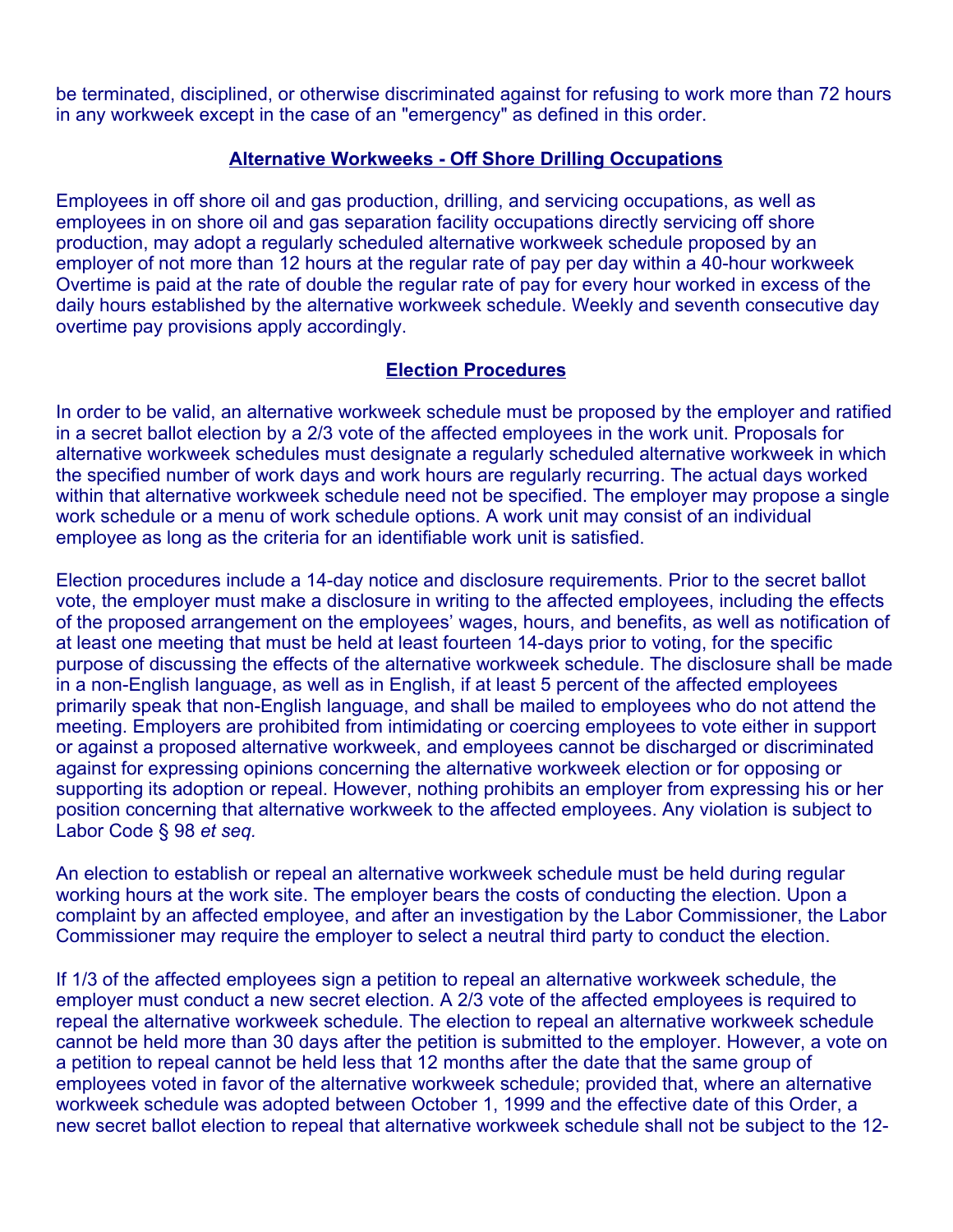month interval between elections. If the alternative workweek schedule is revoked, the employer must comply within 60 days, unless the employer makes a proper showing of undue hardship to the Division of Labor Standards Enforcement and the Division grants an extension of time for compliance.

The results of all elections must be reported by the employer to the Division of Labor Statistics and Research within 30 days after the results are final. The report of election results shall be a public document, and shall include the final tally of the vote, the size of the unit, and the nature of the business of the employer. Employees affected by a change in work hours resulting from the adoption of an alternative workweek schedule may not be required to work those new work hours for at least 30 days after the announcement of the final results of the election.

#### **Minors**

#### **VIOLATIONS OF CHILD LABOR LAWS are subject to civil and criminal penalties. Refer to California Labor Code Sections 1285 to 1312 and 1390 to 1399.**

#### **Collective Bargaining**

Section 3, Hours and Days of Work, of this Order, does not apply to any employee covered by a valid collective bargaining agreement if the agreement expressly provides for the wages, hours of work, and working conditions of the employees, and if the agreement provides premium wage rates for all overtime hours worked and a regular hourly rate of pay for those employees of not less than 30 percent more than the state minimum wage; except that the requirement regarding the equivalent of 1 day's rest in 7 applies unless the agreement expressly provides otherwise. (See paragraphs below regarding Reporting Time Pay, Meal Periods, and Rest Period for additional provisions on collective bargaining agreements.)

#### **Make up Time**

If an employer approves a written request of an employee to make up work time that is or would be lost as a result of a personal obligation of the employee, the hours of that make up work time, if performed in the same workweek in which the work time was lost, may not be counted toward computing the total number of hours worked in a day for purposes of the overtime requirements, except for hours in excess of 11 hours of work in 1 day or 40 hours of work in 1 workweek.

#### **One Day's Rest in Seven**

The provisions of Labor Code §§ 551 and 552 should not be construed to prevent an accumulation of days of rest when the nature of the employment reasonably requires the employee to work seven (7) or more consecutive days; provided that each calendar month the employee receives the equivalent of one day's rest in seven (7).

#### **Minimum Wage / Meals and Lodging**

In accordance with the recently amended general minimum wage order, every employer must pay to each employee not less than six dollars and twenty-five cents (\$6.25) per hour for all hours worked, effective January 1, 2001, whether the remuneration is measured by time, piece, commission, or otherwise. This amount will increase to six dollars and seventy-five cents (\$6.75), effective January 1, 2002. Meals and Lodging credits also were increased proportionately.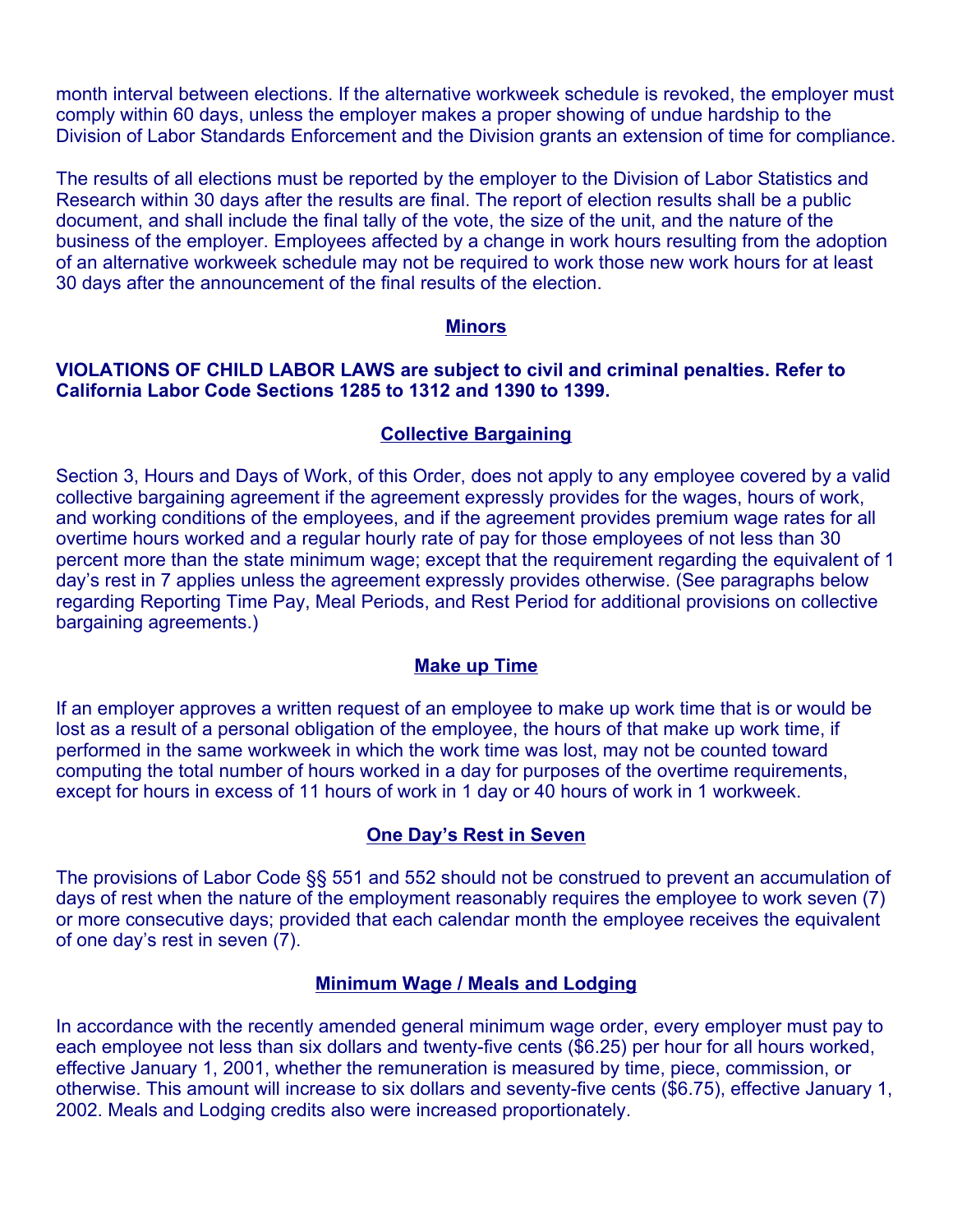### **Reporting Time Pay**

All employer mandated travel that occurs after the first location where the employee's presence is required by the employer shall be compensated at the employee's regular or premium rate of pay, whichever is applicable. Each workday that an employee is required to report to the work site, does report, but is not put to work, or is furnished less than half of said employee's usual or schedule day's work, the employee shall be paid for half the usual or scheduled day's work, but in no event for less than two (2) hours nor more than four (4) hours at the employee's regular rate of pay, which shall not be less than the minimum wage. However, these provisions are not applicable when operations cannot begin or continue due to threats to employees or property; or when recommended by civil authorities; or public utilities fail to supply electricity, water, or gas, or there is a failure in the public utilities, or sewer system; or the interruption of work is caused by an Act of God or other cause not within the employer's control.

The above provisions apply to any employee covered by a valid collective bargaining agreement unless the collective bargaining agreement expressly provides otherwise.

#### **Records**

Employers are required to keep accurate information regarding each employee, including the employee's full name, home address, occupation, social security number, and birth date, if under 18 years, and designated as a minor. In addition, the employer must keep time records showing when the employee begins and ends each work period, meal periods, split shift intervals, total daily hours worked, total wages paid each payroll period, including value of board, lodging, or other compensation actually furnished to the employee, and total hours worked in the payroll period and applicable rates of pay. Meal periods during which operations cease and authorized rest periods need not be recorded.

The information required to be kept shall be made readily available to the employee upon reasonable request. When a piece rate or incentive plan is in operation, piece rates or an explanation of the incentive plan formula shall be provided to employees. An accurate production record shall be maintained by the employer. Semimonthly or at the time of each payment of wages, the employer must furnish each employee, either as a detachable part of the check, draft, or voucher paying the employee's wages, or separately, an itemized statement in writing showing: (1) all deductions; (2) the inclusive dates of the period for which the employee is paid; (3) the name of the employee or the employee's social security number; and (4) the name of the employer, provided all deductions made on written orders of the employee may be aggregated and shown as one item. (Refer to Labor Code § 226)

Records shall be in the English language and in ink or other indelible form, properly dated, showing month, day and year, and shall be kept on file by the employer who has control over wages, hours or working conditions for at least three years at the place of employment or at a central location. An employee's records shall be available for inspection by the employee upon reasonable request. Employers performing work on public works projects should refer to Labor Code § 1776 for additional payroll reporting requirements.

### **Deductions from Pay, Including Cash Shortage and Breakage**

Collections or deductions from employee wages are prohibited unless allowed by law. (Refer Cal. Labor Code §§ 220-226) No fee shall be charged by the employer or agent of the employer for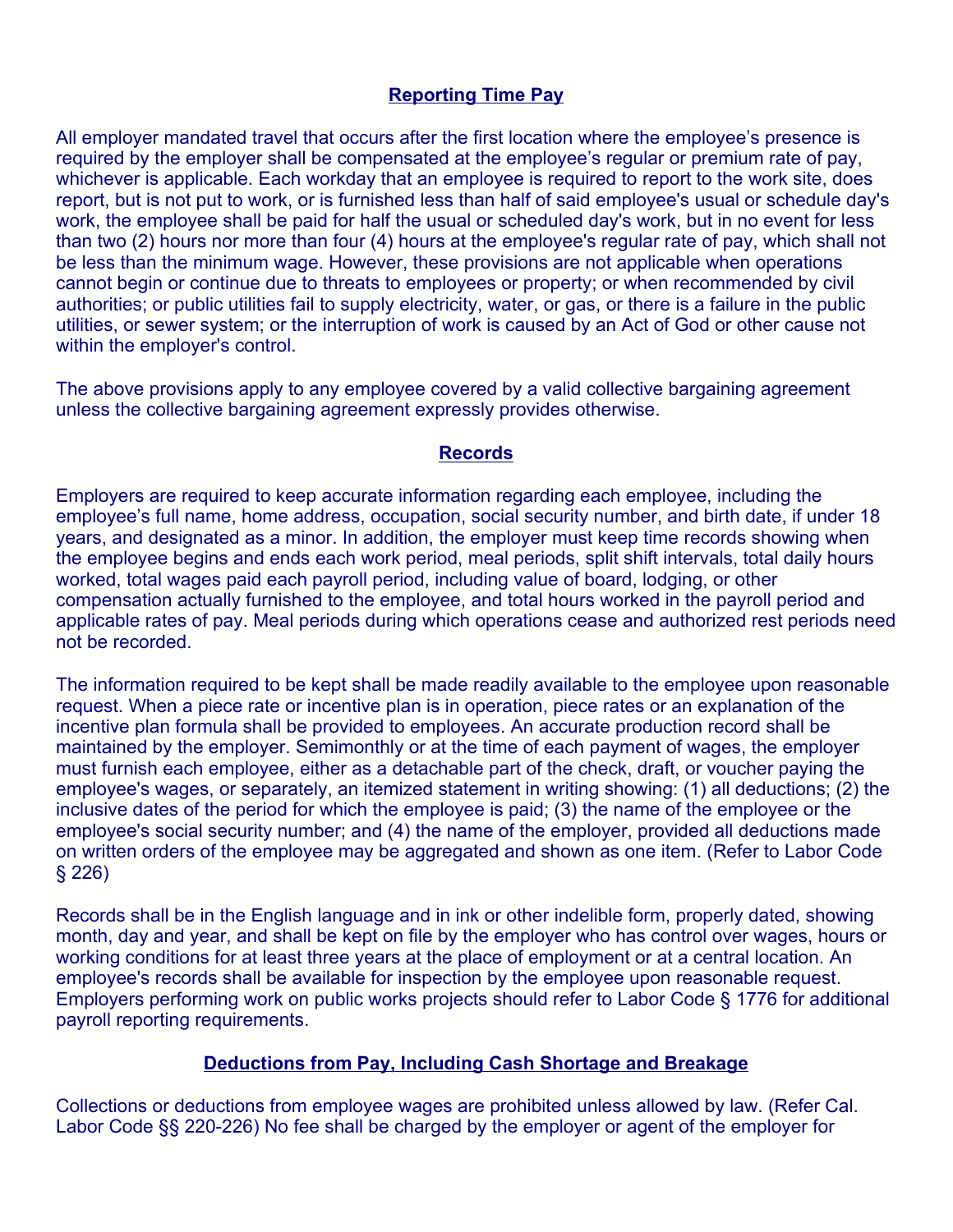### **Uniforms and Equipment**

When "uniforms" are required as a condition of employment, including wearing apparel and accessories of distinctive design or color, such uniforms shall be provided and maintained by the employer. When tools or equipment is required or are necessary to the performance of a job, such tools and equipment shall be provided and maintained by the employer, except that an employee whose wages are at least two (2) times the minimum wage may provide and maintain hand tools and equipment customarily required by the trade or craft in conformity with Labor Code Section 2802.

### **Meal Periods**

An employee must receive a thirty-minute meal period for every 5 hours of work. Pursuant to the mutual consent of the employer and the employee: (1) an employee may waive a thirty-minute meal period if the day's work will be completed in no more than 6 hours; (2) an employee may waive the second of 2 thirty-minute meal periods when the day's work will be completed in no more than 12 hours and the first thirty-minute meal period was not waived. Unless the employee is relieved of all duty during the meal period, the meal period will be considered to be "on-duty" and counted as time worked. On-duty meal periods are permitted only when the nature of the work prevents the employee from being relieved of all duty and when, by written agreement between the parties, an on-th-job paid meal period is agreed to and complies with Labor Code § 512.

When an employer fails to provide a meal period in accordance with this Order, he or she shall pay the employee one additional hour of pay at the employee's regular rate of compensation for each workday that the meal period is not provided.

The above provisions do not apply to any employee covered by a valid agreement if the agreement expressly provides for the wages, hours, and working conditions of the employees, and if the agreement provides for premium wage rates for all overtime hours worked and a regular houly rate of pay for those employees of not less than thirty (30) more than the state minimum wage. However, the employer must provide an adequate supply potable water, soap, and other suitable cleansing agent and single use towels for handwashing.

### **Rest Periods**

Employers must authorize and permit rest periods, which preferably should be in the middle of each work period. Nothing prevents an employer from staggering rest periods to avoid interruption in the flow of work and to maintain continuous operations, or to schedule rest periods to coincide with breaks in the flow of work. The rest periods shall be in employer designated areas and shall be ten (10) minutes per every four (4) hours or a major fraction thereof. In limited circumstances, such as when the disruption of continuous operations would jeopardize the product or process of the work involved, rest periods need not be authorized. In such cases, however, employers are required to make up the missed rest period within the same work day or, within the same pay period, compensate the employee for the missed rest period at the employee's regular rate of pay. A rest period need not be authorized for employees whose total daily work time is less than three and onehalf (3 ½) hours. Authorized rest period time shall be counted as hours worked for which there shall be no deduction from wages.

When an employer fails to provide a rest period in accordance with this Order, he or she shall pay the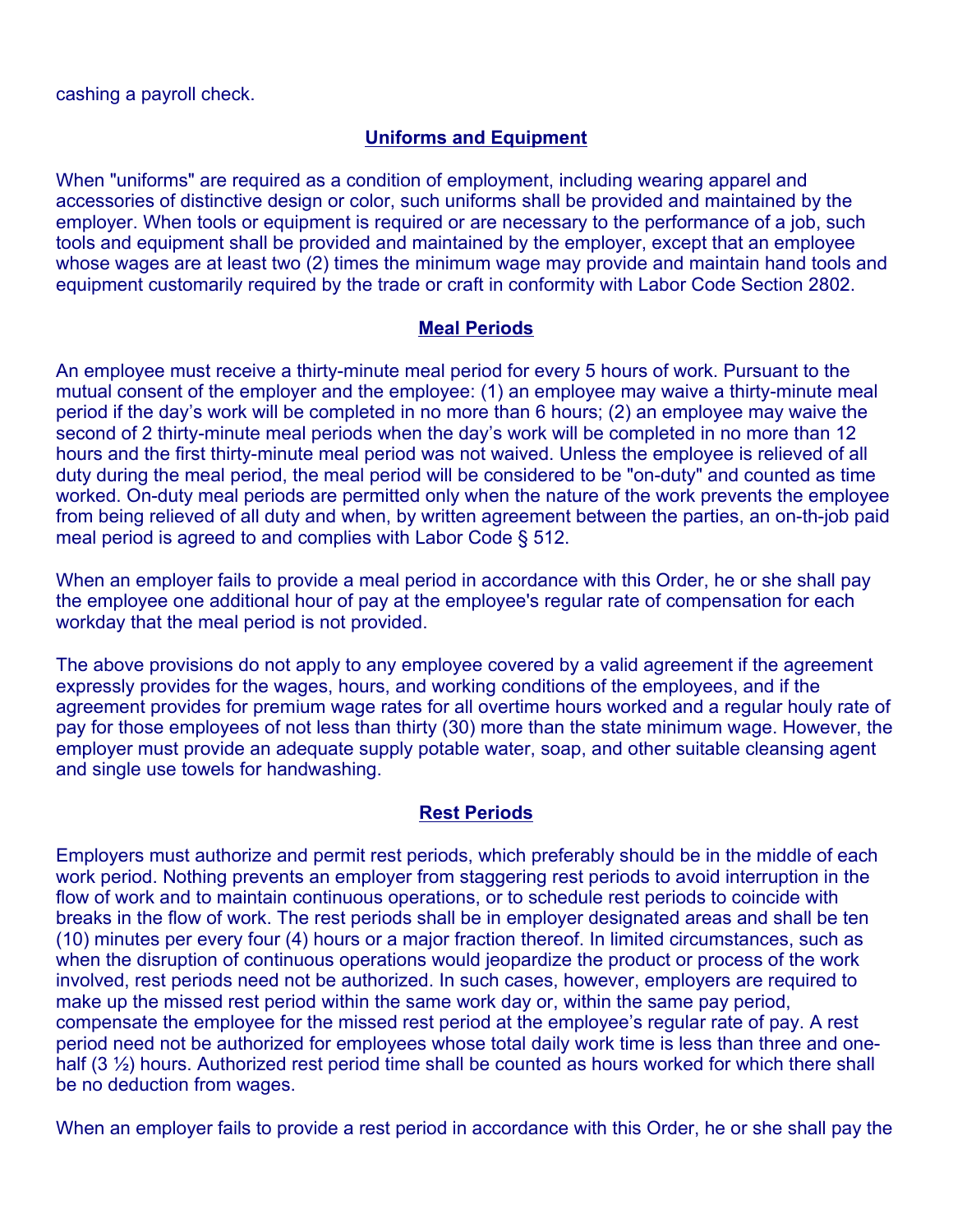employee one additional hour of pay at the employee's regular rate of compensation for each workday that the rest period is not provided.

This subsection shall not apply to any employee covered by a valid collective bargaining agreement if the collective bargaining agreement provides equivalent protection.

#### **Seats**

Where practicable and when the nature of the process and the work performed reasonably permits the use of seats, consistent with industry-wide standards, employees shall be provided with suitable seats. This section shall not exceed regulations promulgated by the Occupational Safety and Health Standards Board.

### **Temperature**

The temperature maintained in each interior work area shall provide reasonable comfort consistent with industry-wide standards for the nature of the process and the work performed. This section shall not exceed regulations promulgated by the Occupational Safety and Health Standards Board.

### **Elevators**

Employers are required to provide adequate elevators, escalators or similar services consistent with industry-wide standards for the nature of the process and the work performed, where practicable and when employees are employed sixty (60) feet or more above or 48 feet or more below ground level. This section shall not exceed regulations promulgated by the Occupational Safety and Health Board.

#### **Exemptions**

If the Division of Labor Standards Enforcement, after due investigation, finds that the enforcement of any provision contained in Section 6, Records; Section 11, Rest Periods; Section 12 Seats; Section 13, Temperature; or Section 14 Elevators, would not materially affect the welfare or comfort of employees and would work an undue hardship on the employer, it may exempt the employer for those provisions. The exemption must be in writing to be effective and may be revoked after reasonable notice is given in writing. Employers, employees, or representatives of employees may apply for exemption to the Division in writing. A copy of the application must be posted at the place of employment at the time the application is filed with the Division.

### **Violations and Penalties**

Any employer or other person acting on behalf of the employer who violates or causes to be violated the provisions of this order will be subject to a civil penalty in addition to any other civil or criminal penalties provided by law. Questions about the enforcement and reports of violations should be directed to the Division of Labor Standards Enforcement.

### **Filing Reports and Inspection**

(See California Labor Code § 1174.)